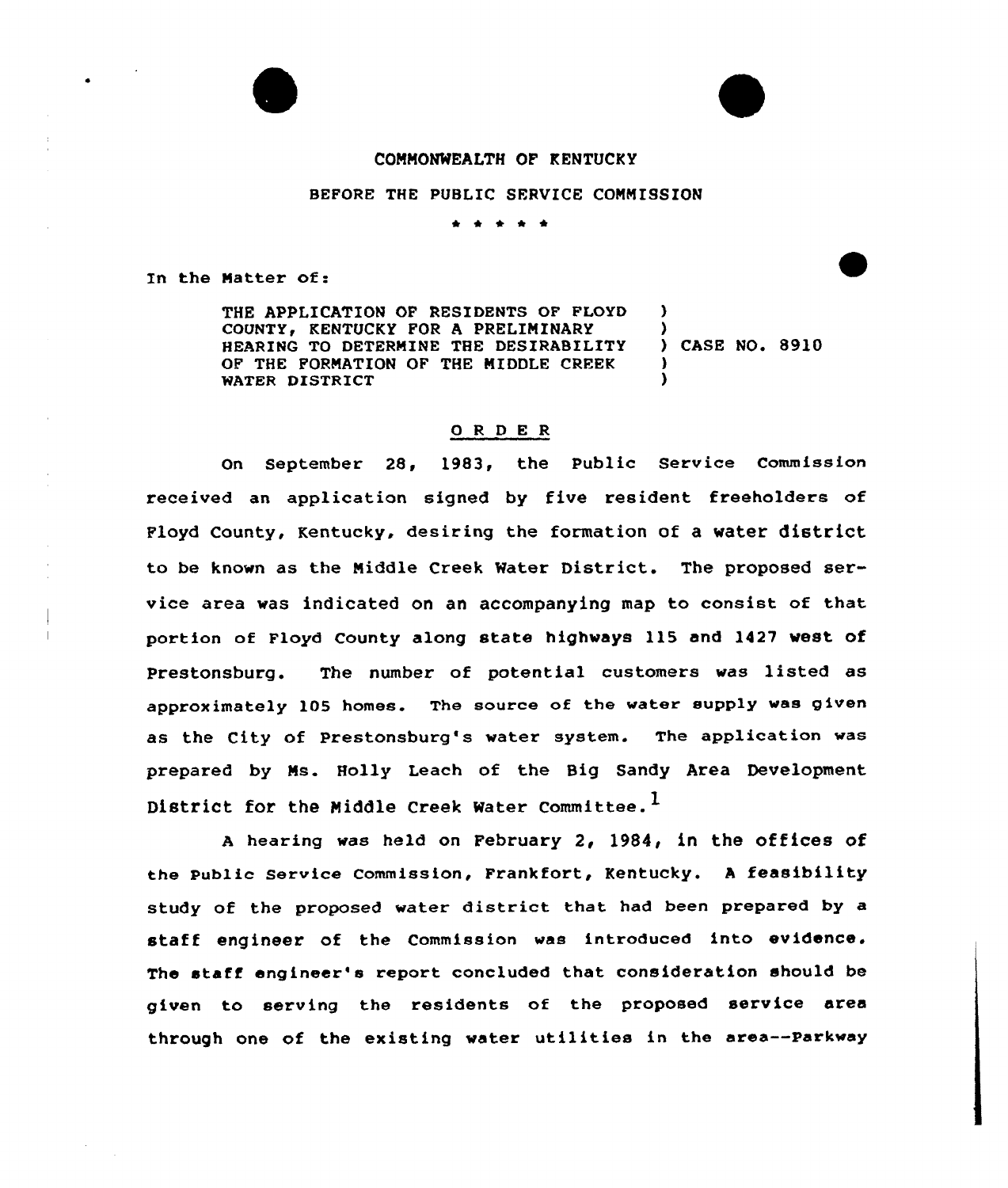Water Association or the City of Prestonsburg. The report recommended that the Middle Creek Water District not be established. Ns. Leach stated that the Middle Creek Water Committee agreed with the staff's report and had discussed the possibility of Parkway Water Association serving the area.<sup>2</sup> Mr. Sam Fitzpatrick, Vice president of the parkway Water Association, testified that the Parkway Water Association was not willing to raise its rates in order to construct an extension to its system. 3

The Commission, after considexation of the record and being advised, is of the opinion and finds that:

(1) There is a definite need for a water distribution system in the Niddle Creek area of Floyd County.

(2) The City of Prestonsburg has adequate water treatment capacity to provide potable water to the area.

(3) The City of Prestonsburg and the Parkway Water Association both opexate existing water svstems in the immediate vicinity of the proposed service area.

(4) The geographical axea sought to be served by the proposed Middle Creek Water District can be served more feasibly by either or both of the existing water suppliers.

(5) The Middle Creek Water District as proposed is not <sup>a</sup> financially viable organization for operating and maintaining a system and should not be established .

IT IS THERFFORE ORDERED that the application of the residents of Floyd County, Kentucky, to petition the Floyd County Court for the establishment of the Middle Creek Mater District be and it hereby is denied.

 $-2-$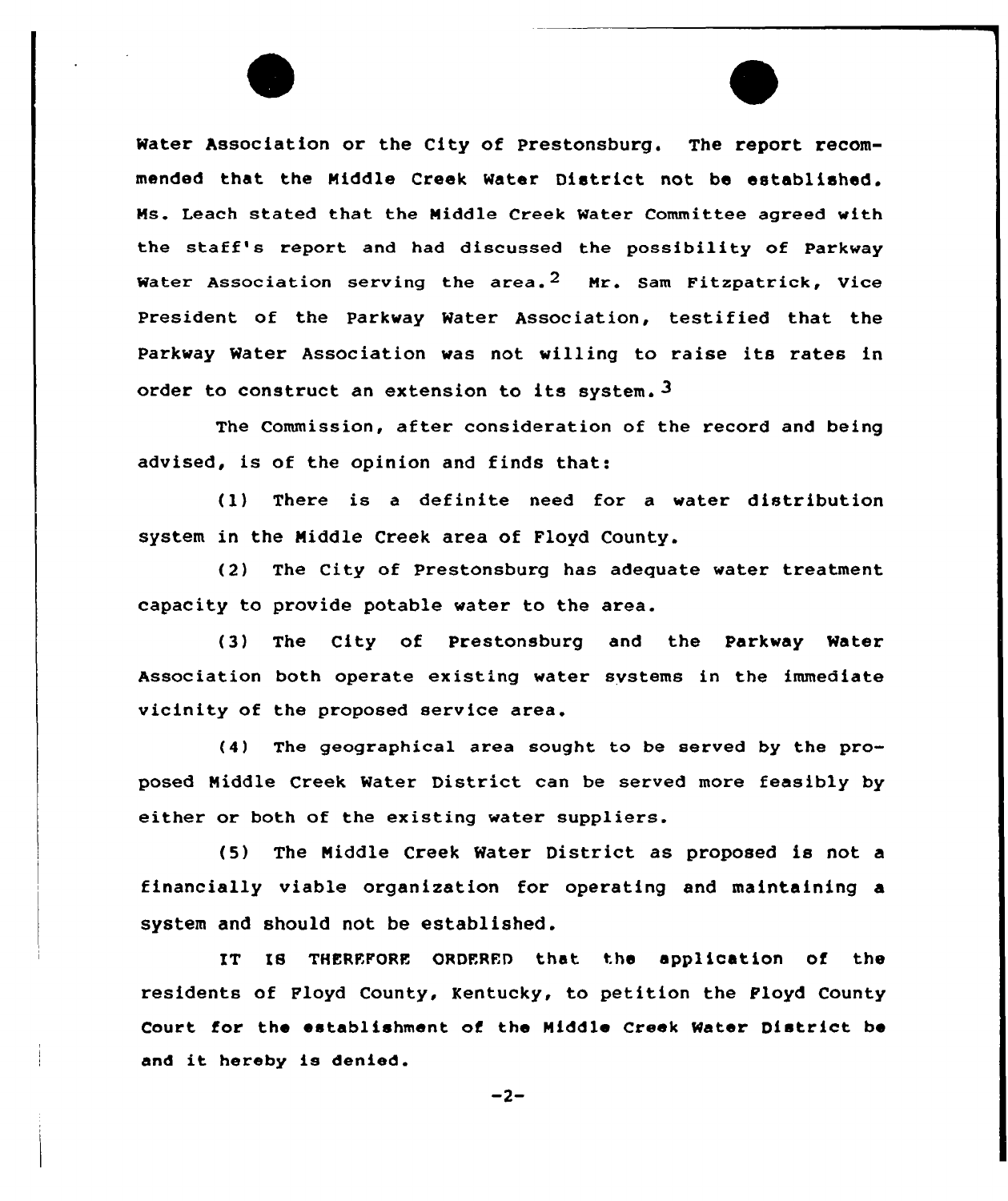IT IS FURTHER ORDERED that the Parkway Water Association shall join with the Niddle Creek Water Committee and seek financial assistance in order to extend its water system to serve the residents in the Hiddle Creek area.

Done at Frankfort, Kentucky, this 6th day of Narch, 1984.

PUBLIC SERVICE CONNISSION

Chairman

Vice Chairman

Commissioner

ATTEST!